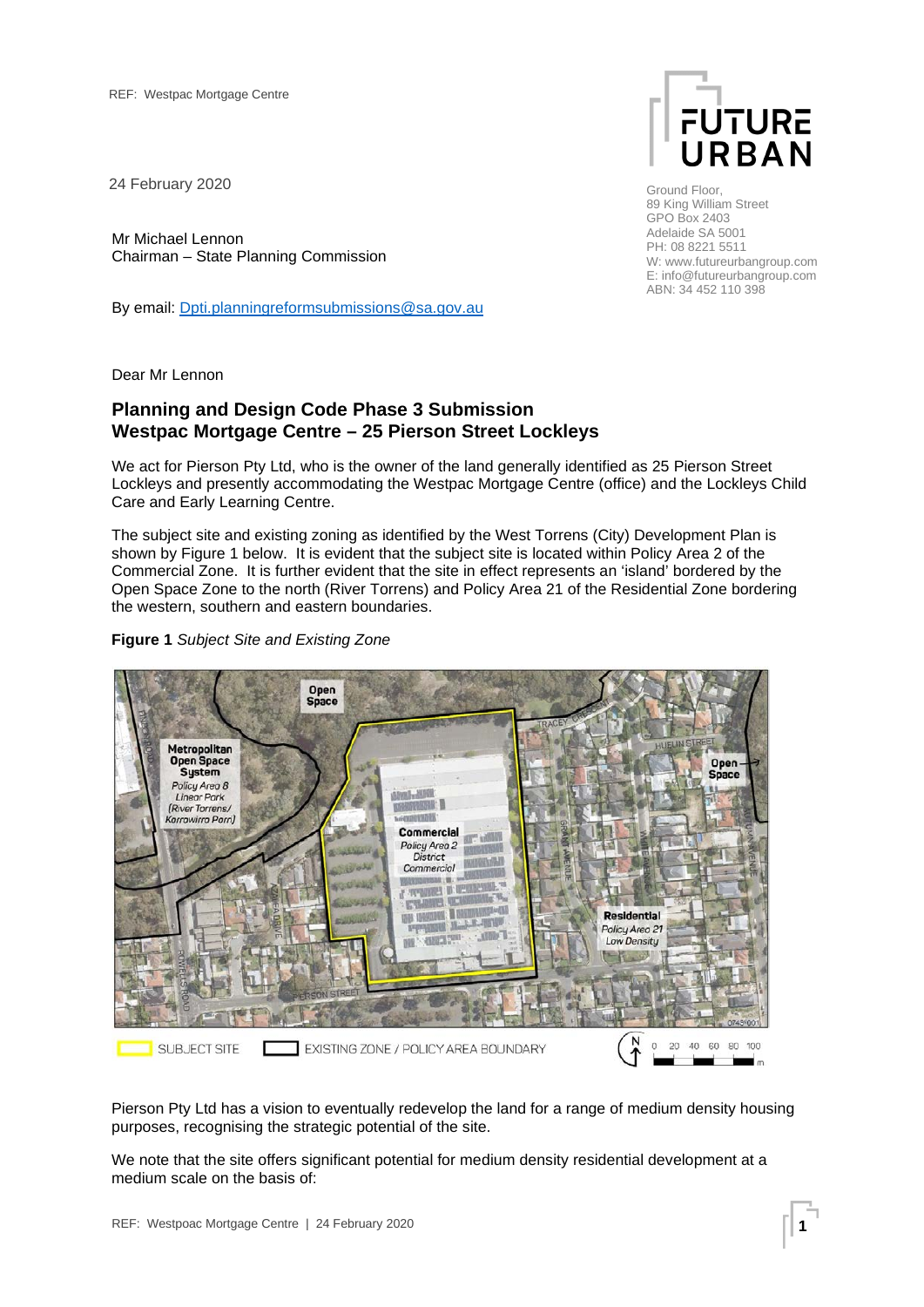

- direct access/frontage to the adjacent River Torrens linear park;
- close proximity to Rowells Road/Findon Road, a north-south arterial road accommodating public transport;
- close proximity to Lockleys Children's Centre and Lockleys North Primary School; and
- reasonable proximity to multiple neighbourhood level retailing offers on Findon Road.

Pierson Pty Ltd has a vision to:

- encourage residential development up to two storeys at existing residential interfaces;
- take advantage of the River Torrens frontage by encouraging development between four to six storeys;
- create open space through the site and integrate such space with WSUD principles;
- encourage rear-loaded product to maximise on-street carparking and to support high quality public realm outcomes with a focus on maximising tree canopy cover to reduce heat;
- incorporate small scale non-residential development along the Torrens River frontage to enhance the experience for pedestrians/cyclists.

Given the vision of Pierson Pty Ltd, it is opportune to review the draft Planning and Design Code – Phase 3, and to make submission noting the intent to seek a future rezoning.

In terms of zoning, the draft Planning and Design Code proposes the following outcomes for the land and locality, which for clarity are reproduced in Figure 2 below:

- Conversion of the current Commercial Zone to the Suburban Employment Zone; and
- Conversion of the current Residential Zone to the General Neighbourhood Zone.



## **Figure 2** *Draft PDC Zone*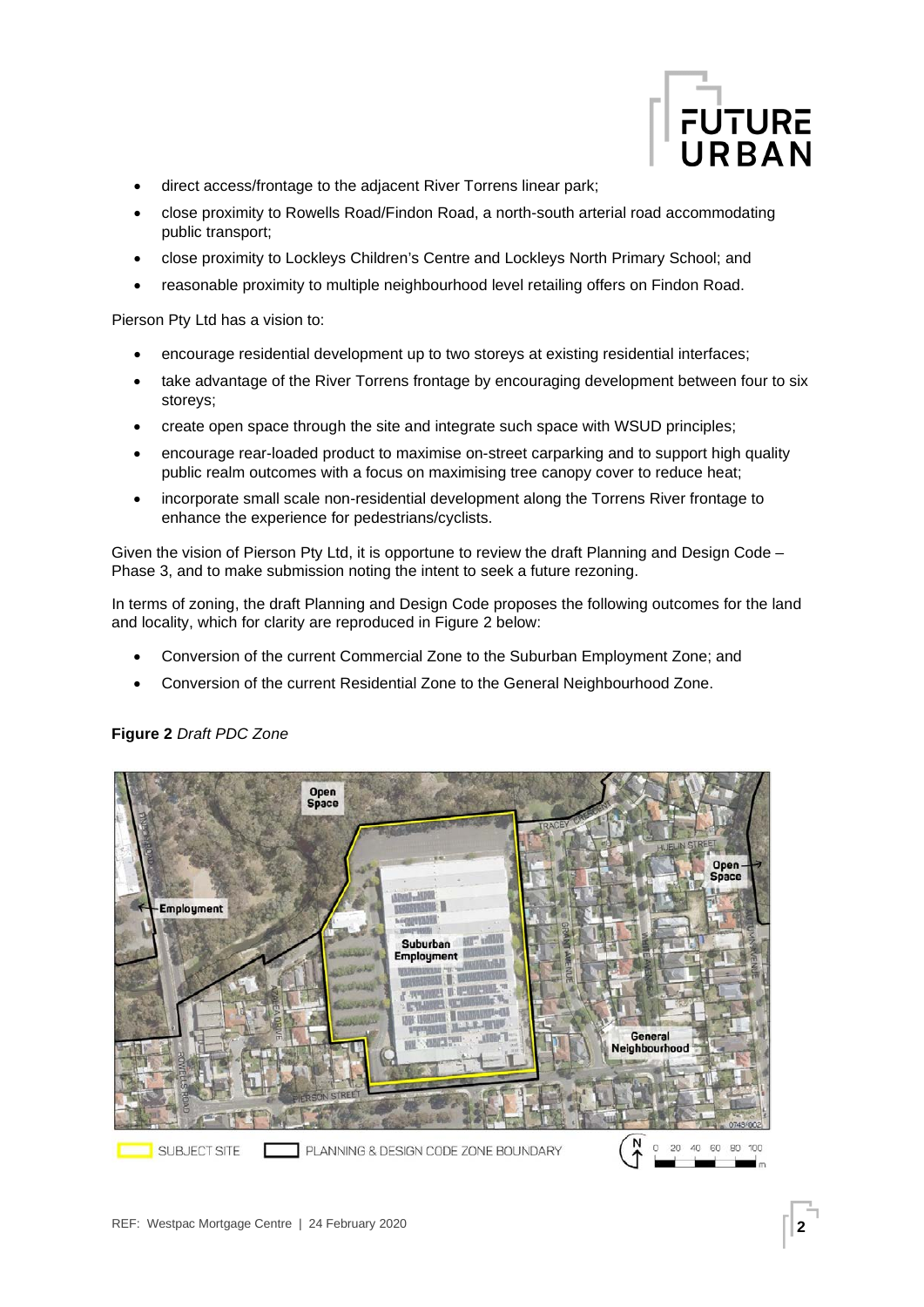

As anticipated, the draft Planning and Design Code has proposed a 'like for like' rezoning.

However, in terms of forward planning, noting the medium density residential development vision of Pierson Pty Ltd, and having regard to the various zones contained within the draft Planning and Design Code, we consider that there is no 'standard' zone that fits this particular context.

In our opinion, there is a need for a new Urban Infill Master Planned Zone to be constructed within the Planning and Design Code that better recognises the opportunity that Pierson Pty Ltd presents. Appropriate Design Guidelines and a master plan should be read in conjunction with the Zone and be used as the mechanism(s) to differentiate similar sites across metropolitan Adelaide.

In our opinion, such a zone would provide the broad policy framework for similar sites, create greater value and amenity for the respective site and locality whilst conforming with the ambitions and intent of the 30 Year Plan for Greater Adelaide and the State Planning Policies (SPP).

We note that this proposition would be consistent with the following *Principles of Good Planning* as outlined in the SPP:

### *Urban renewal principles*

- *Preference should be given to accommodating the expected growth of cities and towns through the logical consolidation and redevelopment of existing urban areas.*
- *Urban renewal should seek to make the best use (as appropriate) of underlying or latent potential associated with land, buildings and infrastructure.*

#### *Activation and liveability principles*

• *Planning and design should promote mixed use neighbourhoods and buildings that support diverse economic and social activities.* 

#### *Investment facilitation principles*

• *Planning and design should be undertaken with a view to strengthening the economic prosperity of the state and facilitating proposals that foster employment growth.* 

We further note that medium scale residential development in this location would support the following SPP's and associated principles:

#### *1 INTEGRATED PLANNING*

*Integrated planning coordinates the strategic use of land with the necessary services and infrastructure. It can influence how a city or region grows and evolves, which if done well, creates liveable and sustainable places that contribute to our prosperity.* 

- *1.7 Regenerate neighbourhoods to improve the quality and diversity of housing in appropriate locations supported by infrastructure, services and facilities.*
- *1.8 Mixed-use development around activity centres, public transport nodes and strategic transit corridors to encourage greater use of active transport options such as walking, cycling and public transport.*

## *6 HOUSING SUPPLY AND DIVERSITY*

*Housing is an essential part of people's health and wellbeing. Our planning system must enable the sufficient and timely supply of land and a variety of housing choices at appropriate locations. With the*